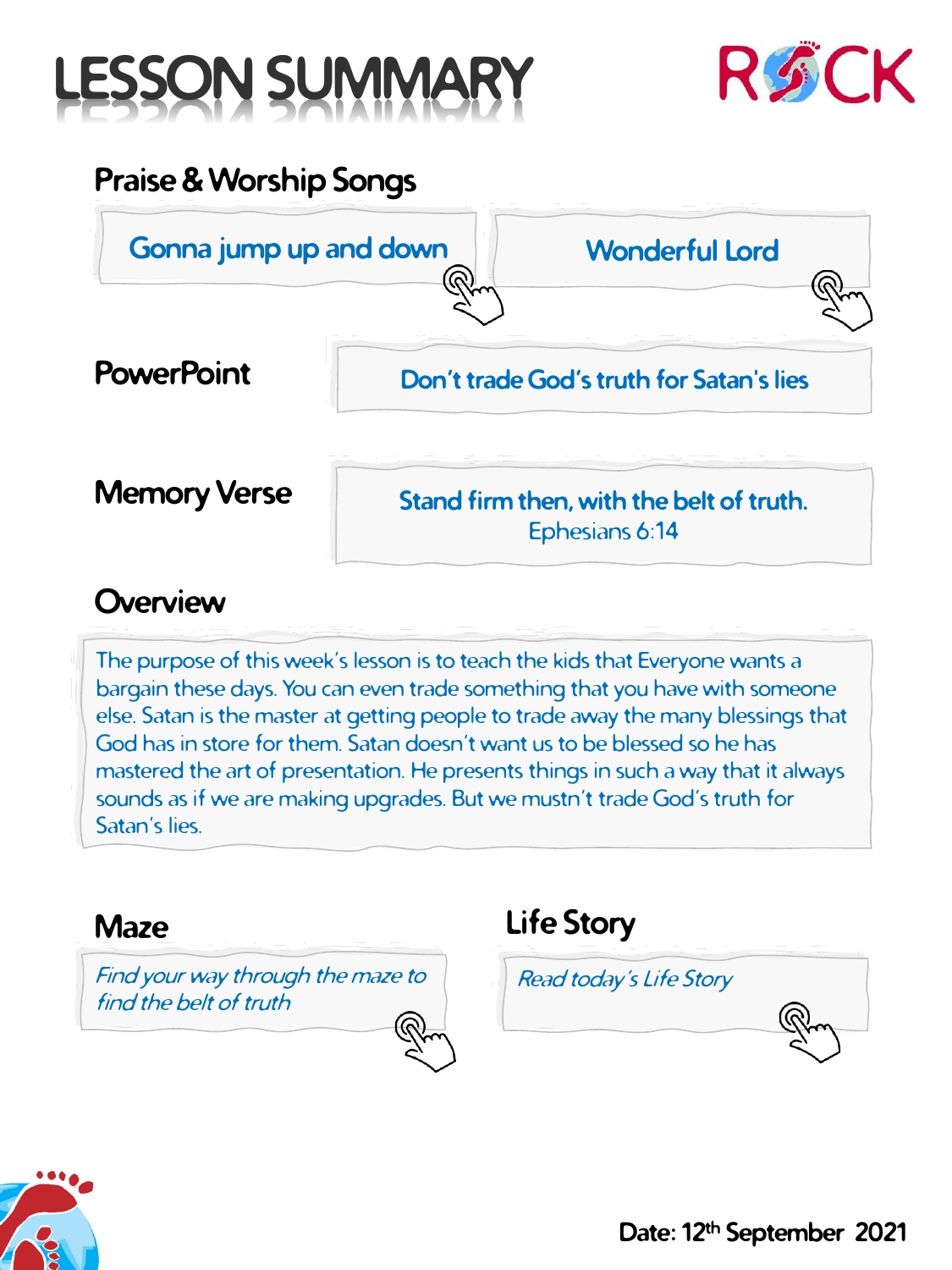<span id="page-1-0"></span>



## **Find your way through the maze to the Belt of Truth.**



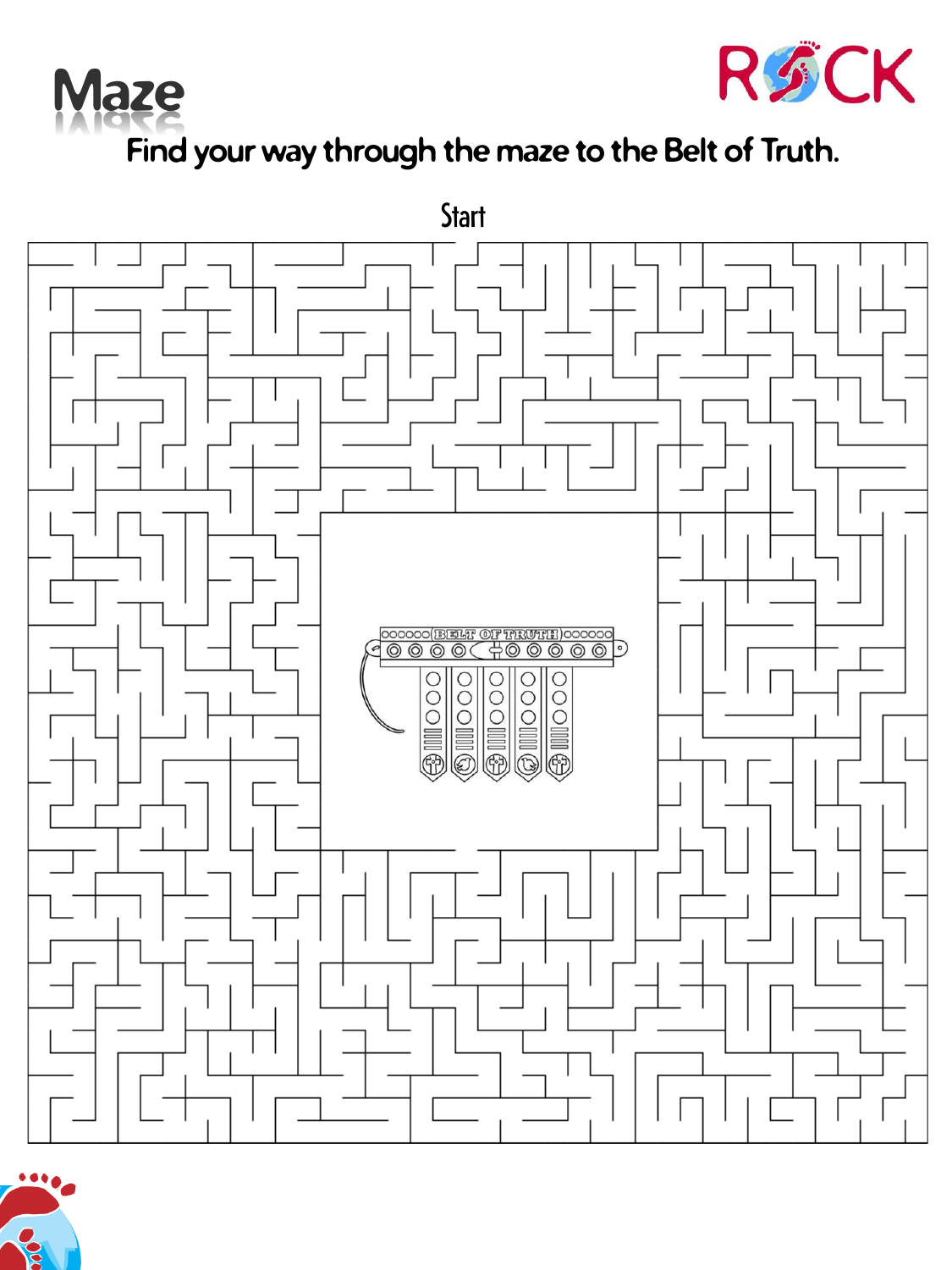# <span id="page-2-0"></span>**Life Story – Williams Quest for Truth**





**After Sir Edward explained the pieces of armour to the knights-**‐**in-**‐**training, (pick up the scroll) he gave each of them a scroll with "The Word of God" written on it. "Every Knight-**‐**in-**‐**training learns to live a life that pleases God. The life God wants you to live is built on God's truth -**‐ **otherwise known as God's Word. Whatever is written in the Bible is truth. Don't ever, I mean ever, trade God's truth for Satan's lies".**





**The battle with the British Army was over. Sir Edward walked away with victory. He took all the knights in training back to the castle. He had a meeting in the Armor Room and showed the boys all of the pieces of armour a knight must fight with in a battle – the sword, shield, helmet, shoes… "Although it isn't as exciting as the sword, the first piece of armour a knight MUST wear is the belt," Sir Edward explained. William listened carefully. "This belt is very important. Everything depends on this belt. It holds the sword and shield and it keeps the armour secure. Without it, you will not be prepared for battle."**



**William started doing the chores that were assigned to him as he was thought about God's Word. All of a sudden he heard a voice from behind a pile of hay. It was his brother Isadore. "What are you doing here?" William asked. "I'm going to get a job on a merchant ship," Isadore replied. He was pretending that the only reason he came to the castle was to say good bye. But the truth was, he had come to try and convince William that all the things he was learning were not necessary - especially all of that "God: stuff. "But God's Word is God's Truth," William said. "God's word teaches us:**

**1. Not to lie, steal, or cheat**

**2. That God's best is for me to know Him and follow what He says**

**3. If I ever need help, I can always come to Him**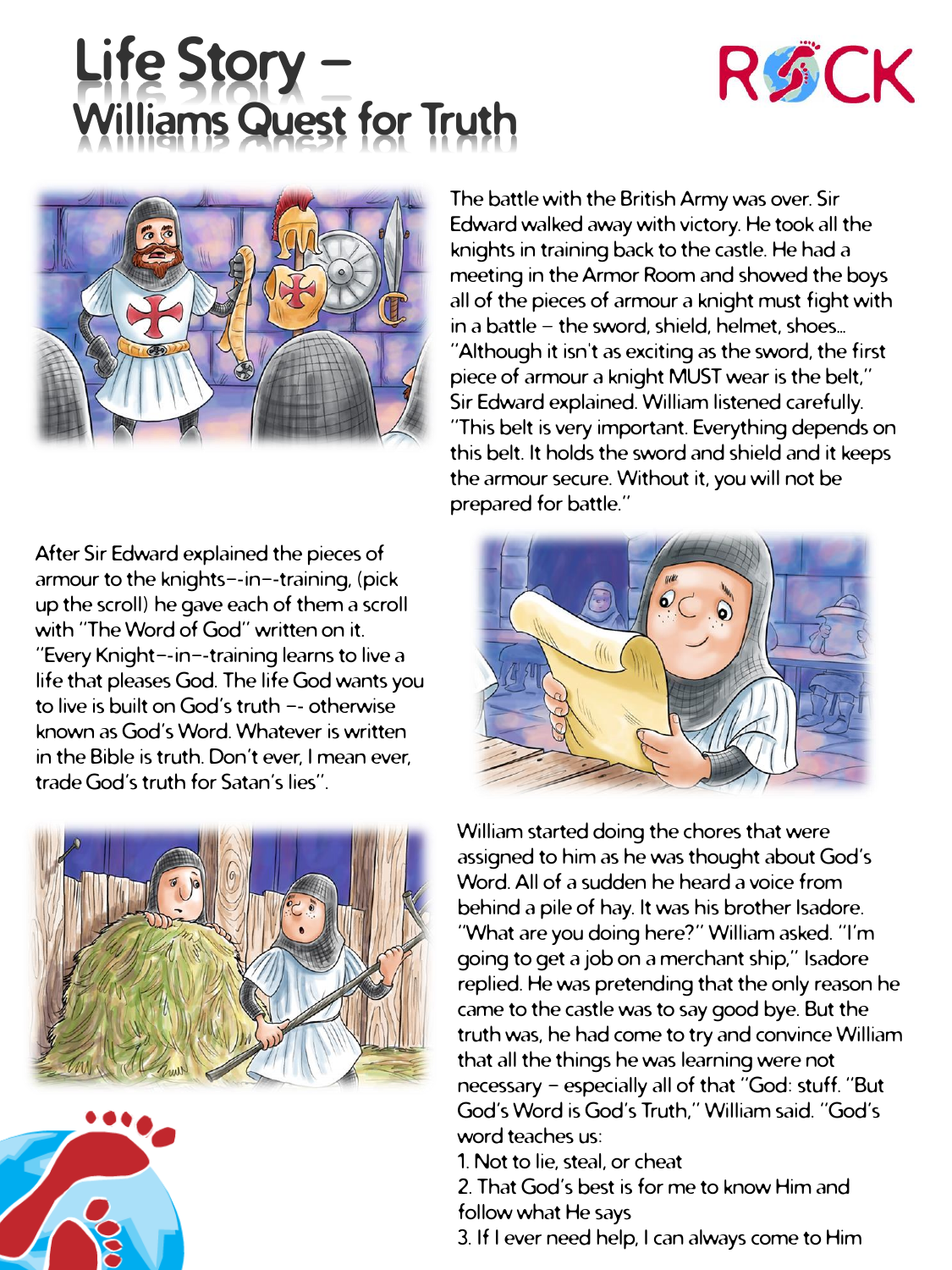





**He went inside the castle, (pick up the scroll again) picked up God's Word, and started to read it again. William went on his knees and whispered, "In Your Word, You promise to never leave me. In Your Word, You say that You are more powerful than anything else. In Your Word, You say that Satan is trying to trick me to believe things that are not true." Right then, William realized that Satan was using his brother to fill his mind with lies.**

**Isadore laughed at him. "William, you are the kind of person who will believe anything". He started to fill William's mind with all kinds of lies. 1. You deserve to get what you want, even if that means you have to lie, steal, or cheat to get it 2. It's boring to follow God**

**3. God doesn't listen to you—He barely even cares that you're alive.**

**William put his head down. He was so sad. He was almost about to trade in God's Words for Isadore's lies.**





**As soon as William stepped into the next room to do his chores, he saw Isadore again. "Hey, come here. Let's steal Sir Edward's watch. He'll be gone for two more hours. I know where he keeps it." "Are you crazy?" William asked. "'Do not steal' is the 8th commandment!" Isadore became angry with his little brother. "I hate you! I thought you would be there for me. I will get you back for not helping me when I needed you the most".**